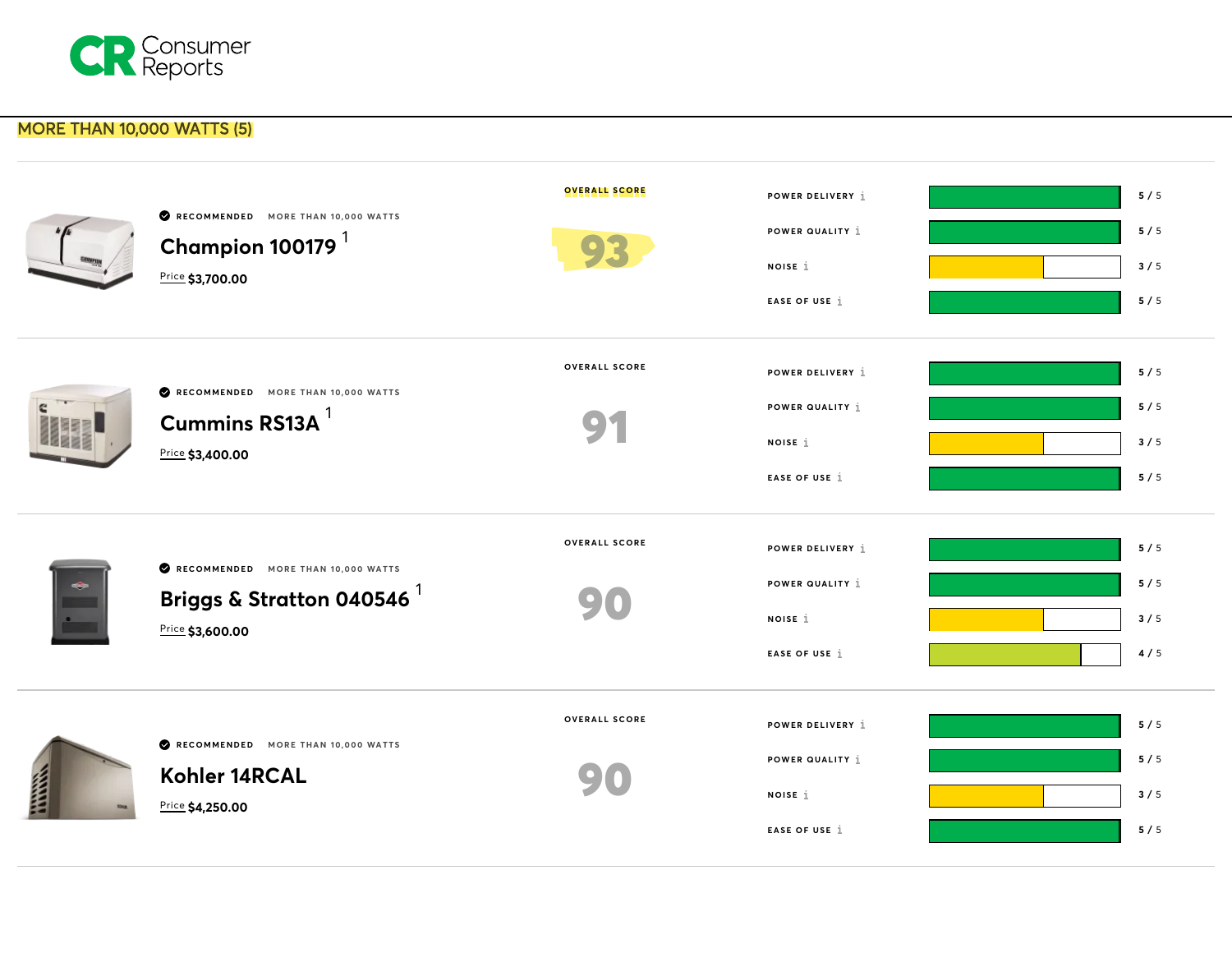| $\overline{\phantom{a}}$<br>丰<br>GENERAC | RECOMMENDED MORE THAN 10,000 WATTS<br><b>Generac 7224</b><br>Price \$3,900.00 | OVERALL SCORE<br>89 | POWER DELIVERY 1<br>POWER QUALITY 1<br>NOISE 1<br>EASE OF USE 1 | 5/5<br>5/5<br>3/5<br>5/5 |
|------------------------------------------|-------------------------------------------------------------------------------|---------------------|-----------------------------------------------------------------|--------------------------|
| 10,000 WATTS OR LESS (4)                 |                                                                               |                     |                                                                 |                          |

| BEST BUY 10,000 WATTS OR LESS<br>Champion 100174 $^1$<br>Price \$2,500.00        | <b>OVERALL SCORE</b> | POWER DELIVERY 1<br>POWER QUALITY 1<br>NOISE 1<br>EASE OF USE 1 | 5/5<br>5/5<br>4/5<br>5/5 |
|----------------------------------------------------------------------------------|----------------------|-----------------------------------------------------------------|--------------------------|
| RECOMMENDED 10,000 WATTS OR LESS<br>Winco PSS8B <sup>1</sup><br>Price \$5,000.00 | <b>OVERALL SCORE</b> | POWER DELIVERY 1<br>POWER QUALITY 1<br>NOISE 1<br>EASE OF USE 1 | 5/5<br>5/5<br>3/5<br>5/5 |
| RECOMMENDED 10,000 WATTS OR LESS<br>Generac 6998<br>Price \$2,000.00             | <b>OVERALL SCORE</b> | POWER DELIVERY 1<br>POWER QUALITY 1<br>NOISE 1<br>EASE OF USE 1 | 5/5<br>5/5<br>3/5<br>5/5 |